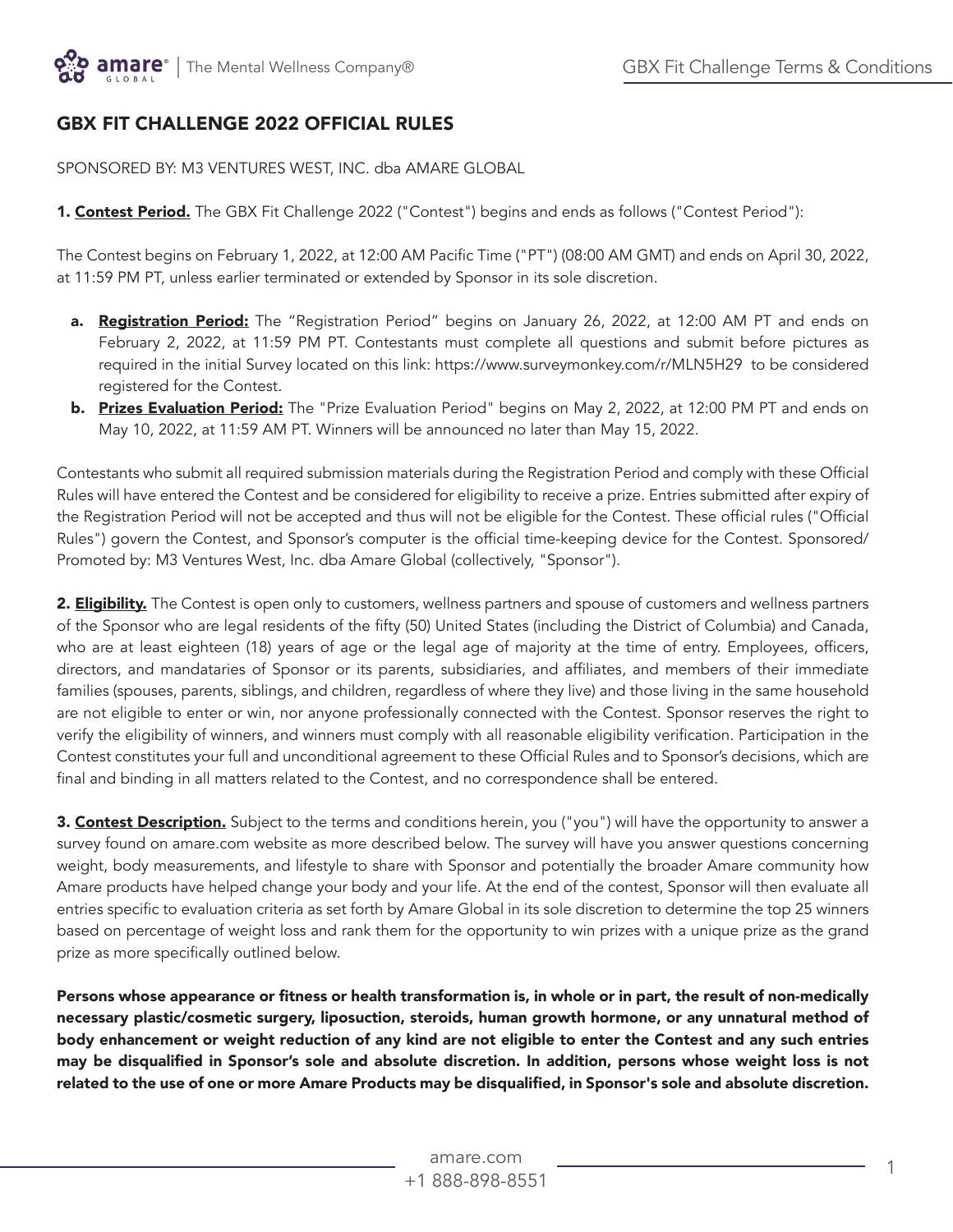

4. How To Enter. In order to enter the Contest and be eligible to win a prize, you must complete the survey found on amare.com and meet all eligibility requirements herein and you or your spouse are required to have one customer or wellness partner account with the Sponsor.

# I. Required Materials.

- A. Photographs: During the Contest there will be three (3) surveys participants are required to participate in as follows:
	- **Survey #1** Registration will be open until February 2, 2022, 11:59 PM PST. Once closed, you will be unable to complete it.
	- Survey #2 Midway check in will open on March 15, 2022, 12:01 AM PST and close seven (7) days later on March 21, 2022, 11:59PM PST.
	- **Survey #3** Final Check-In will open on May 1, 2022, 12:01 AM PST and close seven (7) days later on May 6, 2022, 11:59 PM PST.

#### (collectively "Survey Periods")

During the Survey Periods, you will be asked to submit a minimum of three (3) photographs exhibiting your physical transformation. It is recommended that the photographs are time stamped or clearly which are clearly dated as closely as possible to the date on which the photographs were taken that is any time right before each Survey Period.

- B. Survey Questions and Weekly Weight Entry: You must answer each of the mandatory survey questions during the three Survey Periods and regularly input your weight into the platform on a weekly basis. The weekly check-in will require the participant to take a picture of the scale for submission. Multiple missed weight entries may disqualify you from the contest.
- C. Personal Statistics: You must submit your personal statistics as required during the Survey Periods and weekly check-in that include your weekly weight.

5. How Will the Entries be Judged. Entries will be judged based upon the percentage of weight loss per Contestant pursuant to these Official Rules. In the event of a tie, Sponsor in its sole discretion may elect to award the prize to the participant who has lost the most gross weight. Entries may be disqualified pursuant to a breach of these Official Rules to be determined by Sponsor in its sole discretion.

6. Winner Announcement; Notification; Requirements. Winners will be announced by Sponsor via the Transformation Tour in Milwaukee, Wisconsin May 13-14 and via Wellness Partner calls no later than May 15, 2022. Further Sponsor may share winner details on Sponsor's official websites and social media pages, at Sponsor's sole discretion. Each prize winner will be required to complete and return a W-9 Form or other appropriate tax form based on the prize winner's place of residence, which will require the prize winner to furnish his/her tax identification number or other similar identification number (to the extent applicable) for the sole purpose of tax reporting, as required by law. If a contestant fails to sign and return the Releases or tax form (as applicable) within the required time period, then, to the extent permissible by applicable law, the winner's prize will be forfeited and, at Sponsor's sole discretion, retained by Sponsor or awarded to an alternate potential winner receiving the next highest score pursuant to the applicable judging criteria. It is solely the responsibility of each contestant to make sure his/her Amare account information is accurate and current.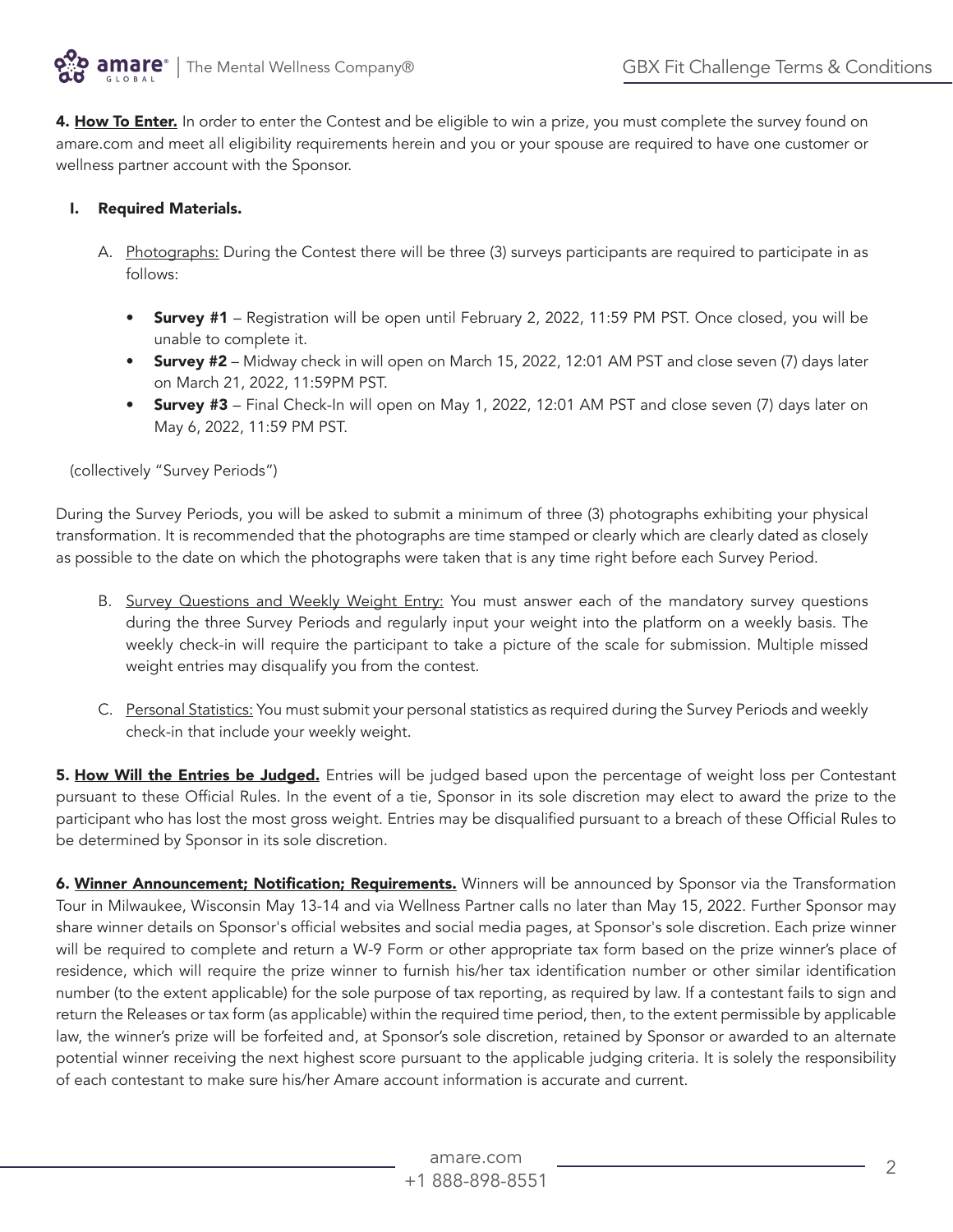

7. Prizes. Subject to these Official Rules and Sponsor's application of the evaluation requirements, the prizes are as follows:

- 1st Place Prize: One first prize winner will be chosen based on the percentage of weight loss and will be awarded a prize consisting of Two Thousand Dollars (USD\$2000.00) and will automatically qualify to participate in Amare Global's annual incentive trip to Panama to take place on November 14 -19, 2022. (Airfare and lodging expenses approximate value USD \$2100)
- 2nd Place and 3rd Place Prizes: The 2nd and 3rd place winners will be awarded a prize consisting of Two Thousand Dollars (USD \$2000.00.)
- 4th Place 10th Place Prizes: The 4th through 10th place winner will be awarded a prize consisting of One Thousand Five Hundred Dollars (USD \$1500.)
- 11th Place 15th Place Prizes: The 11th through 15th place winners will be awarded a prize consisting of an iPad Pro\* 11-inch display, 128 GB. (Appx. Value USD \$800 ea.)
- 16th Place 20th Place Prizes: The 16th 20th place winners will be awarded a prize consisting of Apple AirPods Pro\*. (Appx. Value USD \$250 ea.)
- 21st Place 25th Place Prizes: The 21st 25th place winner will be awarded a prize consisting of a Fitbit Charge 5\*\*. (Appx. Value USD \$180 ea.)

\*All intellectual property rights are owned by Apple who is not affiliated with and has not endorsed the GBX Fit Challenge.

\*\*All intellectual property rights are owned by FitBit who is not affiliated with and has not endorsed the GBX Fit Challenge.

8. Additional Trip Details/Restrictions. With respect to the Trip, all other travel-related expenses not specifically set forth above, including but not limited to, ground transportation to/from home, taxes, fees, gratuities, incidentals, upgrades, insurance, service charges, airport surcharges, luggage fees, departure taxes, food & beverage, and personal expenses such as telephone/Internet charges and gift shop purchases, are the sole responsibility of contest winners. Contest winners and travel companion are responsible for obtaining proper travel documentation, including passports and visas, as applicable and to comply with any customs and immigration requirements. Sponsor is not responsible if a winner and/or their travel companion (as applicable) are denied entry to, or re-entry to, or from, any aircraft, train, coach etc. or any country or any venue or accommodation related to any prize. Actual retail value of the Trip may vary depending on the location of the winner and travel expenses. Dates are subject to change.

In the event the Finalist or his/her travel companion engages in behavior that, as determined by Sponsor in its sole discretion, is threatening, illegal, or intended to annoy, abuse, threaten or harass any other person, Sponsor reserves the right to terminate the prize early, in whole or in part, and send the winners and his/her travel companion home with no further obligation. In the event a winner or his/her travel companion engages in behavior during travel that is illegal, tortious, or subjects the winner or his/her travel companion to arrest or detention, Sponsor shall have no obligation to pay any damages, fees, fines, judgments or other costs or expenses of any kind whatsoever incurred by winner or his/her travel companion because of such conduct.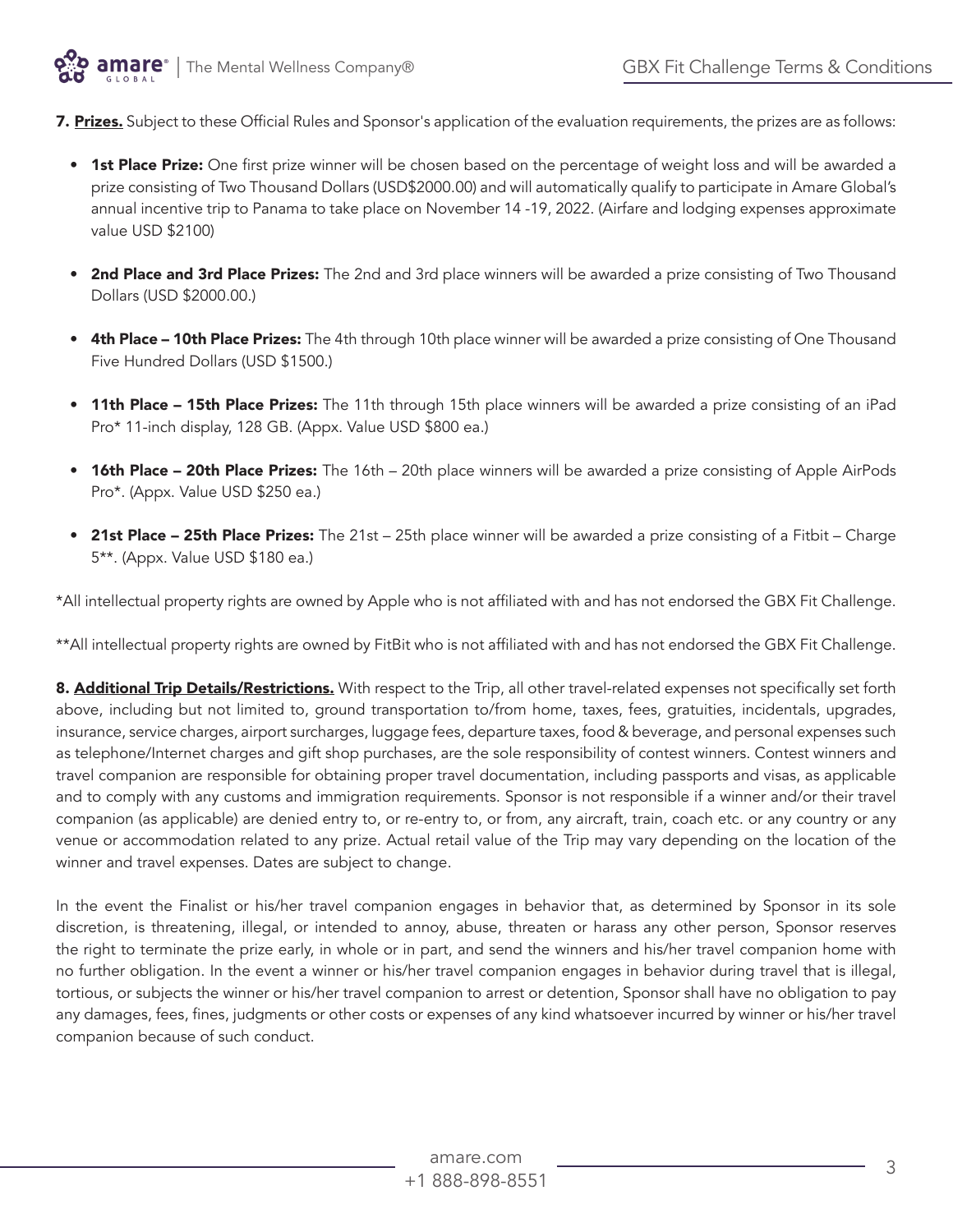9. Release. YOU UNDERSTAND, ACKNOWLEDGE AND AGREE THAT THE CONTEST AND YOUR PARTICIPATION IN ANY ACTIVITIES IN CONNECTION WITH THE CONTEST (COLLECTIVELY, "ACTIVITIES") MAY HAVE POTENTIALLY SIGNIFICANT AND INHERENT RISKS AND DANGERS THAT NO AMOUNT OF CARE, CAUTION, INSTRUCTION, OR EXPERTISE CAN ELIMINATE. YOU HEREBY ACKNOWLEDGE AND WILLINGLY, EXPRESSLY AND VOLUNTARILY ASSUME ALL THESE RISKS WHICH MAY RANGE FROM MINOR INJURIES TO SEVERE PERSONAL AND/OR BODILY INJURY, DEATH OR DAMAGE TO OR LOSS OF PROPERTY OR PRIVACY, AND ANY RESULTING DAMAGES OR EXPENSES. YOU AGREE THAT YOU WILL NOT PARTICIPATE OR BE INVOLVED IN THE ACTIVITIES UNLESS YOU ARE IN THE PROPER PHYSICAL CONDITION (INCLUDING BY OBTAINING PROPER ADVICE FROM YOUR MEDICAL PROVIDER IF APPLICABLE) AND WILL IMMEDIATELY STOP ANY ACTIVITY IF YOU FEEL PAIN, DIZZINESS OR OTHER DISCOMFORT. By participating in the Contest in any way, uploading or making any Entry for consideration or taking receipt of or using any prize that may be awarded, you agree to release and hold harmless Sponsor, M3 Ventures West, Inc. and their respective parent companies, subsidiaries, affiliates, suppliers, distributors, advertising/promotion agencies, and prize suppliers, and each of their respective parent companies and each such company's officers, directors, employees, and agents (collectively, the "Released Parties") from and against any claim or cause of action, including, but not limited to, personal injury, death, or damage to or loss of property or privacy arising out of your participation in the Contest, the Activities, any posting online or otherwise of any part of your Entry for judging or otherwise, and/or receipt or use or misuse of any prize that may be awarded. NOTHING IN THESE OFFICIAL RULES SHALL DISCLAIM, LIMIT OR EXCLUDE LIABILITY FOR ANY LIABILITY WHICH MAY NOT BE DISCLAIMED, LIMITED OR EXCLUDED PURSUANT TO APPLICABLE LAW.

10. Your Content; License. By uploading or submitting an Entry in the Contest, including any information, text, images, audio, video and any other content (collectively, "Your Content") and otherwise entering the Contest, you represent that (a) the Entry and Your Content is truthful, original to you and does not contain any material that would defame or otherwise violate or infringe upon the rights of any third party, including any patent, trademark, publicity, privacy, moral, trade secret, image, copyright and/or other proprietary rights, and does not violate any applicable federal, state, local or other laws or ordinances, (b) you own or have the necessary licenses, rights, consents and permissions to use and allow the use of the Entry and Your Content, including any and all patent, trademark, publicity, privacy, moral, trade secret, image, copyright, and/or other proprietary rights therein, and (c) you have the written consent, release, and/or permission of each and every identifiable person in the Entry and Your Content to use such person's name or likeness in the Entry and Your Content for the uses contemplated herein. You represent that you have not copied or in any way taken any of the Entry or Your Content from any third party.

Further, by making or submitting any Entry and Your Content, you hereby expressly grant the Released Parties a perpetual, worldwide, royalty-free, sublicensable, and transferrable right and license to host, store, modify, use, distribute, reproduce, excerpt, adapt, prepare derivative works of, publicly perform and display, publish, and make any other use of your Entry and Your Content in any and all media now known or hereinafter devised, as determined by Sponsor in its sole discretion, and you hereby waive any so-called moral rights or equivalent which may exist under the laws of your jurisdiction. This includes, but is not limited to, the right and license to modify, use, distribute, reproduce, excerpt, adapt, prepare derivative works of, publicly perform and display, publish and make any other use of the Entry and Your Content and all aspects thereof: (a) in and in connection with any product, recording, video, advertisement, infomercial, or any advertising or promotional material; and (b) on Amare.com, or any other website or webpage owned, operated by or related to Sponsor. You grant Sponsor the right and license to use the Entry and Your Content and all aspects thereof, as set forth herein, in any way Sponsor determines whether with or without providing any attribution or compensation to you, except where prohibited by law. You hereby waive any and all moral rights or rights of a similar nature in and to your Entry and Your Content. Notwithstanding the foregoing, you expressly acknowledge and agree that nothing herein shall require Sponsor to utilize any portion of Your Content. You agree to indemnify the Released Parties from and against all third party trademark, copyright, intellectual property, right of publicity or other claims arising out of the use of the Entry and Your Content.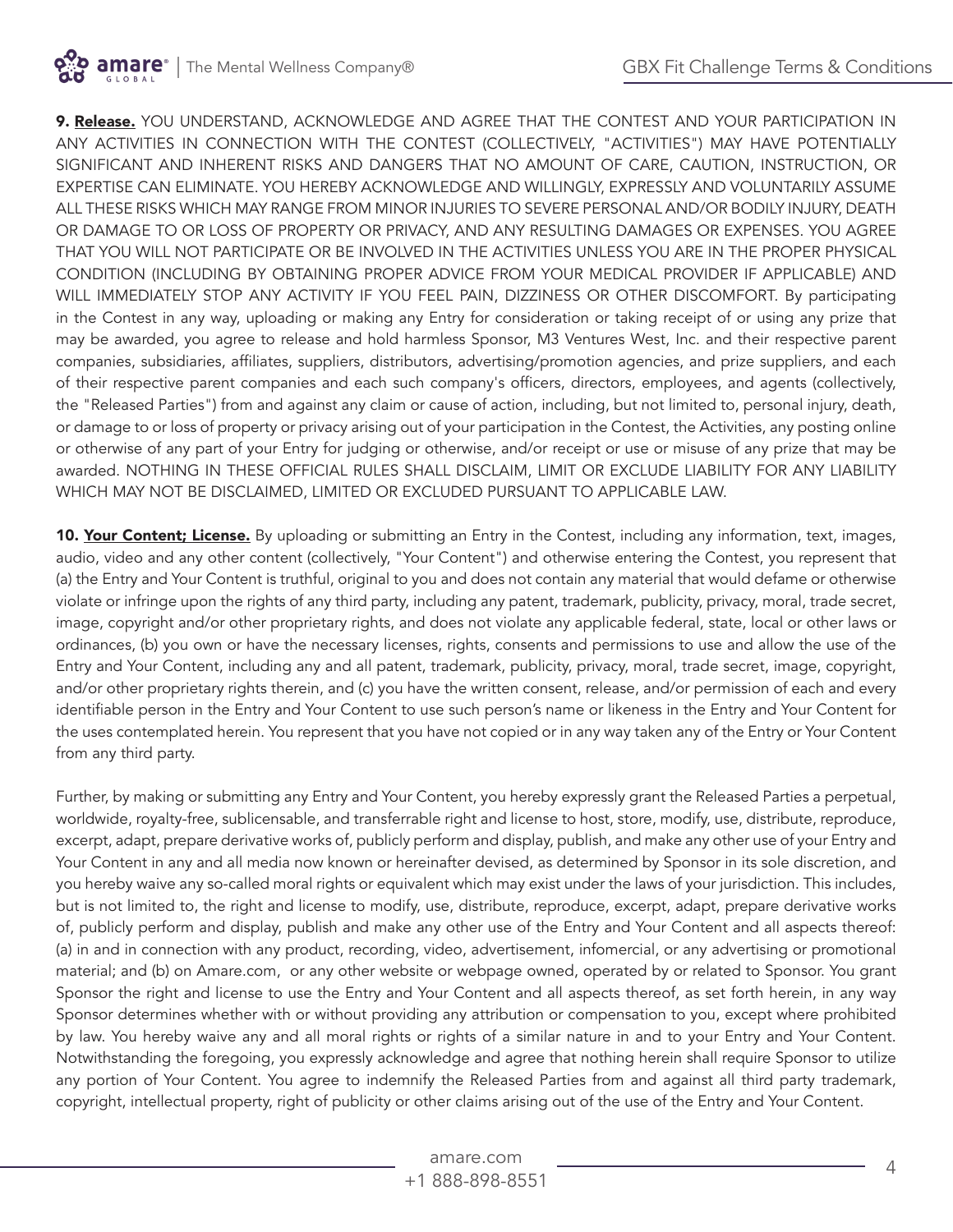

11. Publicity; Marketing. Except where prohibited by law, your participation in the Contest constitutes your express and irrevocable consent to Sponsor's and its agents' worldwide use of Your Content, including without limitation your name, likeness, photographs, essay question answers, voice, opinions, biographical details and any other information you may submit or Sponsor may obtain in connection with your Entry for promotional, marketing and trade purposes in any and all media now known or hereafter discovered, without further payment or consideration; including, without limitation, placement on the GBX Fit Challenge website and creation of promotional videos featuring the winners or contestants. In addition, except where prohibited, participation in any part of the Contest constitutes your consent to Sponsor contacting you at a later date to inquire further and potentially gain more information about your transformation story. Further, as outlined above, participation in any part of the Contest constitutes your consent to have your Entry and Your Content, including all photos, video, statistics, essays or other materials, submitted to the Amare Global community for review and judging. You expressly acknowledge and agree that your Entry and Your Content will be accessible by others and that there is no confidentiality or privacy with respect to your Entry or Your Content.

12. General Conditions. Void in any country outside of the United States of America and Canada and where prohibited by law. Winning or accepting any prize that may be awarded in the Contest is contingent upon fulfilling all tax, regulatory, and legal obligations (including completion of any forms required in connection therewith) and any other requirements set forth in these Official Rules, which shall all be solely at each contestant's obligation. The judging panel's decisions shall be final and no correspondence shall be entered. The submitting of an Entry confirms your full and unconditional agreement to these Official Rules and Sponsor's decisions, which are final and binding in all matters related to the Contest. Sponsor reserves the right to cancel, suspend, and/or modify the Contest and/or extend or delay the submission periods, judging periods, winner announcements, prize awards, or any part of thereof for any reason, due to force majeure (e.g. Covid 19 or pandemic concerns, restrictions or regulations including for travel, an act of war or terror), or if any other factor beyond Sponsor's reasonable control impairs the integrity or proper functioning of the Contest in any manner, or for any reason related to the administration of the Contest, as determined by Sponsor in its sole discretion. In the event the Contest is not capable of running as planned, including due to infection by computer virus or bugs, tampering, unauthorized intervention, fraud, technical failures, or any other causes beyond the control of Sponsor, which corrupt or affect the operation, administration, security, fairness, integrity or proper conduct of the Contest, Sponsor may, in its sole and absolute discretion and without any fault or liability, void any suspect entries and (a) cancel the Contest; (b) modify the Contest or suspend the Contest to address the impairment and then resume the Contest in a manner that best conforms to the spirit of these Official Rules; and/or (c) award the prize from among the eligible, non-suspect Entries received up to the time of the impairment in accordance with the criteria in these Official Rules. Sponsor reserves the right in its sole discretion to disqualify any individual it finds to be involved with tampering with the entry process or the operation of the Contest or to be acting in violation of these Official Rules, or in an unsportsmanlike or disruptive manner. Sponsor's failure to enforce any provision or term of these Official Rules shall not constitute a waiver of that provision or any other provision herein. These conditions apply only to the extent permissible under applicable law.

13. Limitation of Liability. You recognize and agree that the Released Parties are not responsible for: (1) any injury to you or any other party, and any other personal or property damage that may be caused or that may occur as a result of your attempting to create the Submission Materials or Entry; (2) any incorrect or inaccurate information, whether caused by you or another contestant, printing errors, or by any of the equipment or programming associated with or utilized in the Contest; (3) technical failures of any kind, including, but not limited to, malfunctions, interruptions, or disconnections in phone lines, cable connections, or network hardware or software; (4) technical or human error which may occur in the administration of the Contest or the processing of entries, prize notification, and/or winner confirmation; (5) any lost, late, delayed, corrupted, undelivered, or undeliverable Entry or prize notification; (6) any injury or damage to persons or property which may be caused, directly or indirectly, in whole or in part, from your participation in the Contest, or receipt or use or misuse of any prize that may be awarded; or (7) any cancellations, delays, diversions or substitutions, or any acts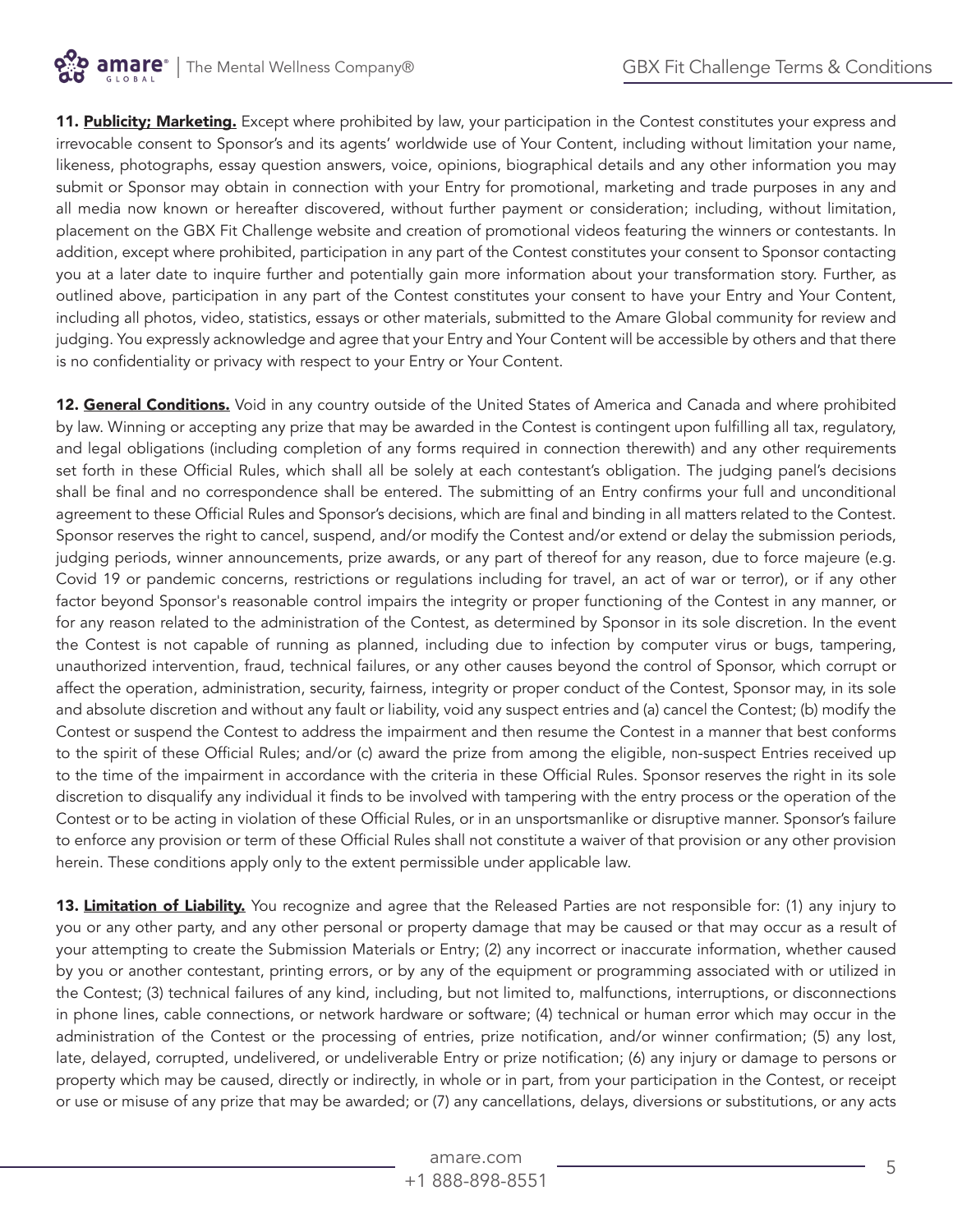

or omissions whatsoever by the air carriers, hotels, venue operators, transportation companies, third party prize providers or any other persons involved in providing any prize/rewards-related goods, services or accommodations. If for any reason your Entry is confirmed to have been erroneously deleted, lost, or otherwise destroyed or corrupted, your sole remedy is another Entry in the Contest, provided that if it is not possible to award another Entry due to discontinuance of the Contest, none shall be awarded.

BY PARTICIPATING IN THE CONTEST, YOU AGREE THAT THE RELEASED PARTIES WILL NOT BE RESPONSIBLE OR LIABLE FOR ANY INJURIES, DAMAGES, OR LOSSES OF ANY KIND, AND IN NO EVENT SHALL THE RELEASED PARTIES BE LIABLE FOR SPECIAL, INDIRECT, INCIDENTAL, EXEMPLARY, CONSEQUENTIAL, PUNITIVE, OR ENHANCED DAMAGES ARISING OUT OF OR IN CONNECTION WITH THE CONTEST OR YOUR PARTICIPATION IN THE CONTEST, REGARDLESS OF (A) WHETHER SUCH DAMAGES WERE FORESEEABLE, (B) WHETHER OR NOT SPONSOR WAS ADVISED OF THE POSSIBILITY OF SUCH DAMAGES, AND (C) THE LEGAL OR EQUITABLE THEORY (CONTRACT, TORT OR OTHERWISE) UPON WHICH THE CLAIM IS BASED. YOU AGREE THAT THESE LIMITATIONS WILL SURVIVE AND APPLY EVEN IF ANY REMEDY IS FOUND TO HAVE FAILED OF ITS ESSENTIAL PURPOSE. BECAUSE SOME JURISDICTIONS DO NOT ALLOW THE LIMITATION OR EXCLUSION OF CONSEQUENTIAL OR INCIDENTAL DAMAGES, THE ABOVE LIMITATION MAY NOT APPLY. WITHOUT LIMITING THE FOREGOING, SPONSOR'S TOTAL CUMULATIVE LIABILITY TO YOU FOR ANY CLAIMS, JUDGMENTS AND/OR AWARDS ARISING OUT OF THIS CONTEST, REGARDLESS OF THE LEGAL OR EQUITABLE THEORY UPON WHICH THE CLAIM IS BASED, WILL BE LIMITED TO AND WILL NOT EXCEED \$25. NOTHING IN THESE OFFICIAL RULES SHALL DISCLAIM, LIMIT OR EXCLUDE LIABILITY FOR ANY LIABILITY WHICH MAY NOT BE DISCLAIMED, LIMITED OR EXCLUDED PURSUANT TO APPLICABLE LAW.

14. Disputes. The specific dispute resolution terms in Amare's Terms and Conditions and Policy Manual apply to this Contest. These dispute resolution terms outline specific terms relating to the governing law and jurisdiction applicable to this Contest based on your place of residence.

15. Privacy Policy. All Entries in the Contest are subject to Sponsor's Privacy Policy, which may be accessed through the links as posted and updated on Sponsor's websites. Without limiting the provisions of Sponsor's Privacy Policy, you consent to the collection, use and disclosure of your personal information by Sponsor and its authorized agents for the purposes of administering the Contest and, if you are a winner, fulfilling the Contest prizes. M3 Ventures West is the data controller of any personal data you provide in connection with your participation in the Contest.

#### Issued:

†Results vary based on starting point and effort. Exercise and proper diet are necessary to achieve and maintain weight loss and muscle definition. The testimonials featured may have used more than one Amare product or extended the program to achieve their maximum results. Many of our contestants are independent Amare Customers and Wellness Partners.

Void where prohibited. Open to legal residents of the 50 United States (incl. DC), Puerto Rico, and Canada who are Amare Customers or Wellness Partners and are 18 years or the age of majority or older at the time of entry. Contest begins 12:00 AM PT on 02/1/22 and ends 11:59 PM PT on 04/30/22. Odds of winning depend on the number of entries received, the quality of a contestant's submission materials, judging, and sponsor's application of the judging criteria.

Consult your physician and follow all safety instructions before beginning any exercise program or nutrition plan, or using any supplement or meal replacement product, especially if you are pregnant, breastfeeding, have any medical condition, or are taking any medication. The contents of our website are for informational purposes only, and are not intended to diagnose any medical condition, replace the advice of a healthcare professional, or provide any medical advice, diagnosis, or treatment.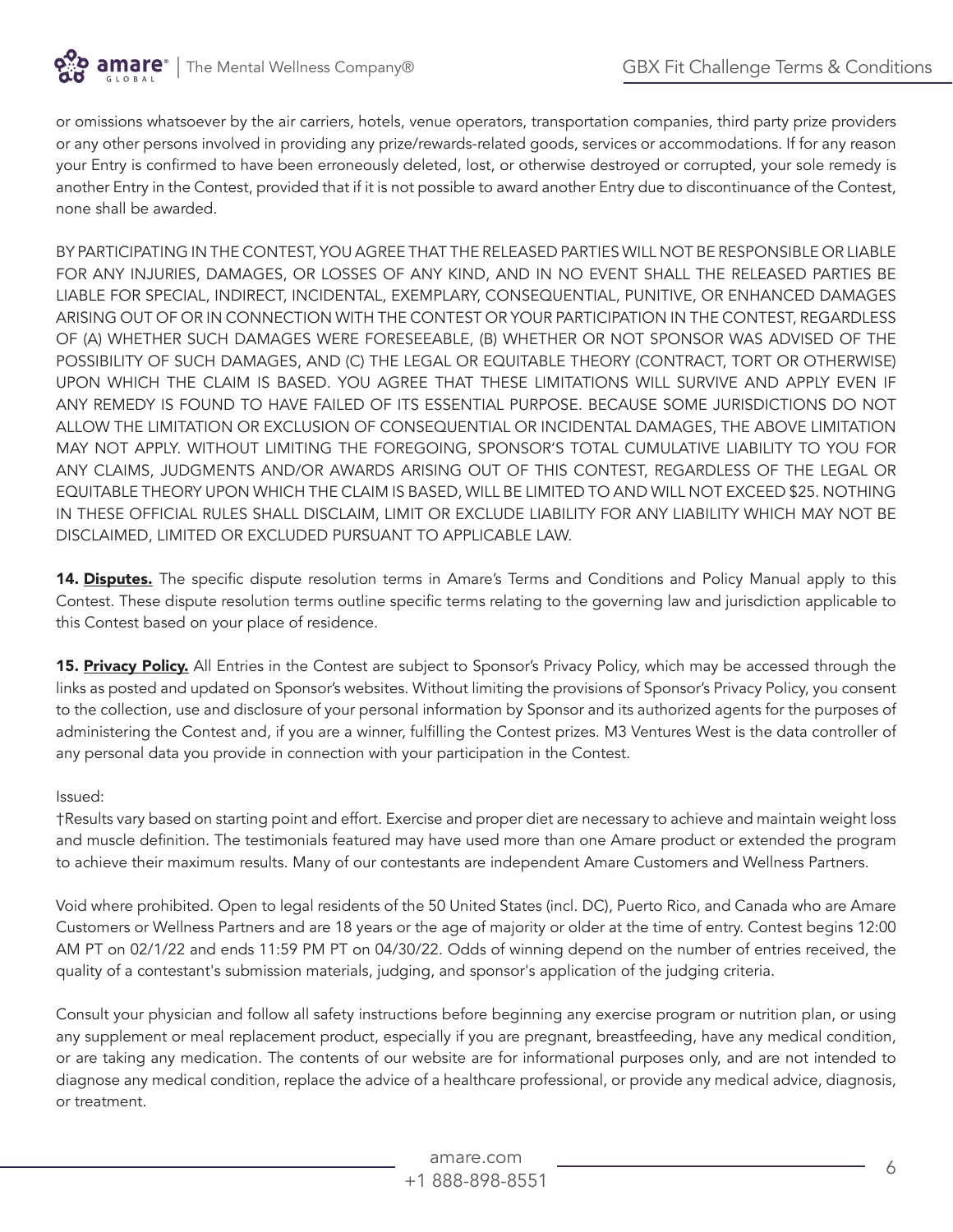

# FAQs

# 1. How do I participate in the challenge?

Participation is easy! The GBX Fit Challenge is open to all active Amare customers and partners. Simply visit www. amare.com/gbxfitchallenge and click on Register Now to access the GBX Fit Challenge home page. Once you opt in, now you have two (2) final steps to complete your registration.

Step1: Submit your starting weight. Weigh yourself, take a photo of the scale, and enter in your starting weight that matches the scale.

**Step 2:** Submit the Registration Survey. Fully complete the Registration survey and answer all the required questions. You'll be required to populate your "before" photos here.

That's it! you're now in the Challenge!

#### 2. Awesome, what should I do next?

Here are some tips that will set you up for success:

Tip #1: Join the GBX Fit Challenge Facebook group. Here is where you'll meet the community and inspire each other to crush your goals!

Tip #2: Add Amare GBX Fit to your daily routine. Amare GBX Fit will support your weight loss journey throughout the challenge through the science of the QUADbiotics for weight loss.

**Tip #3:** Follow the Move-Eat-Sleep program throughout the Challenge. Gain success and TRANSFORM when you apply a regimented diet, workout routine, and Amare supplementation.

3. I measured myself in the past, can I use that past measurement, or do I need to measure myself again?

The starting weigh-in and the measurements in the Registration survey must be completed with measurements taken during the Registration Period between January 26, 2022, and February 2, 2022, 11:59 PM.

#### 4. If I missed the registration period, can I still participate?

Once the registration period for the Challenge closes on February 2, 2022, PST, Amare will not accept any additional participants. However, stay tuned for another challenge in the future!

#### 5. How long do I have to complete the surveys?

There will be three (3) surveys that will be required to be completed by all participants.

Survey #1 – Registration will be open on January 26th, 2022, 2:00 PM PST and close on February 2nd, 2022, 11:59 PM PST. Once closed, you will be unable to complete it.

Survey #2 - Midway check in will open on March 15th, 2022, 12:01 AM PST and close seven (7) days later on March 21st, 2022, 11:59PM PST.

Survey #3 – Final Check-In will open on May 1st, 2022, 12:01 AM PST and close seven (7) days later on May 6th, 2022, 11:59 PM PST.

It is very important that you complete all 3 surveys because they are requirements to qualify for a prize.